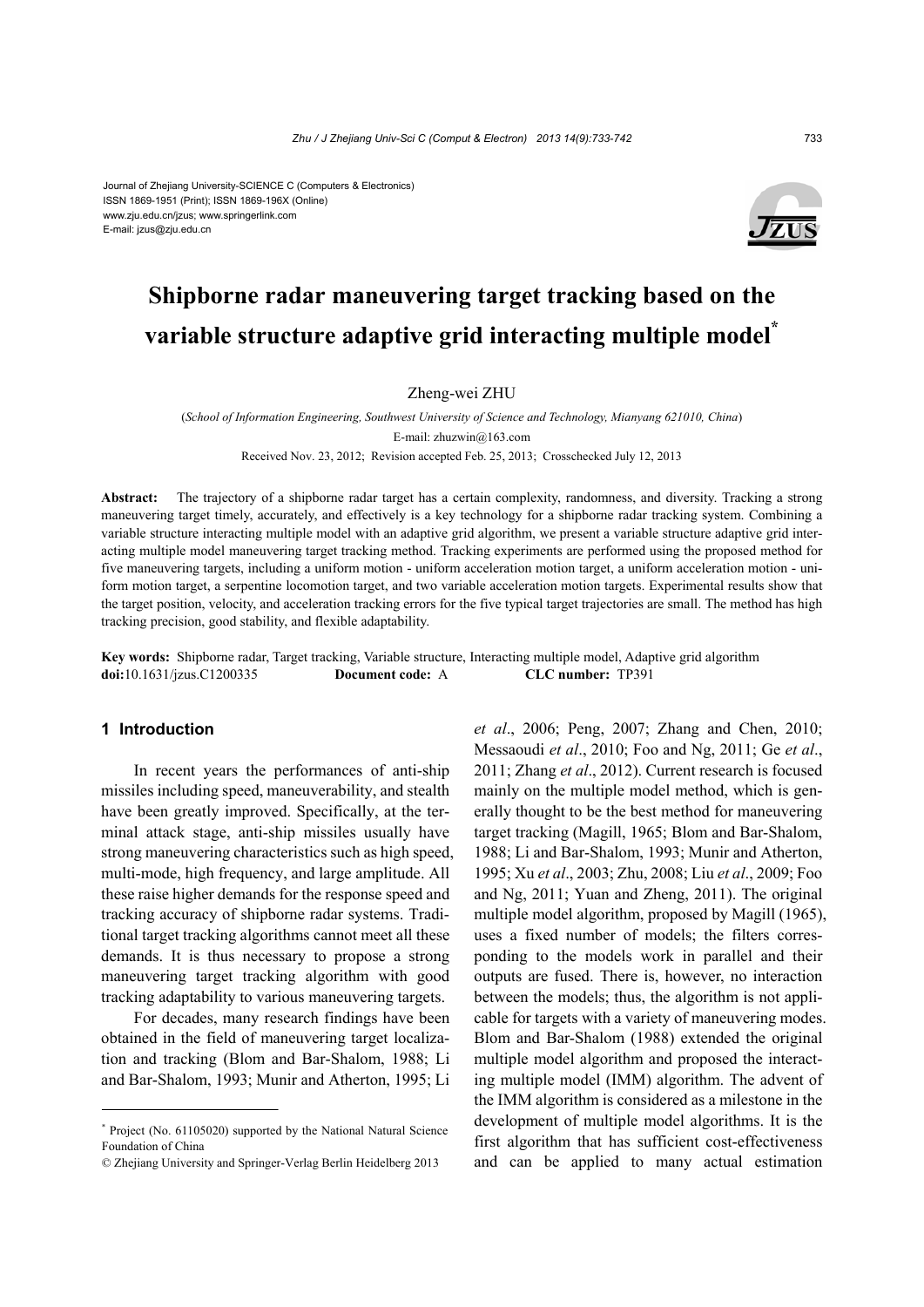problems with variable structures or parameters. The main characteristics of the IMM algorithm are that: there are interactions between the models; the transitions between the target motion models are taken into account; and the target motion models are assumed to be a Markov or semi-Markov process.

The first- and second-generation multiple model algorithms both use a fixed model set; that is, they are fixed structure multiple model (FSMM) algorithms. For a target whose maneuvering modes are unknown, however, it is impossible to use a small model set to cover the overall target maneuvering models. Increase in the number of models would lead to great increase in the computational complexity and the tracking time. Moreover, using more models may not necessarily improve the performance of the algorithms. Due to the limitations of FSMM algorithms, they need to be improved in practical applications. Li and Bar-Shalom (1993) proposed a variable structure multiple model (VSMM) algorithm. The algorithm adopts a time-varying model set instead of the fixed model set in FSMM algorithms. Munir and Atherton (1995) proposed an adaptive interacting multiple model (AIMM) algorithm. The algorithm does not need to predefine the sub-models, but it needs to predefine and estimate the target acceleration according to the target motion characteristics; the correctness of the estimated acceleration significantly impacts the performance of maneuvering target tracking.

To solve the above-mentioned problems, we propose a variable structure adaptive grid interacting multiple model tracking method by combining the variable structure interactive multiple model with adaptive grid technology. Tracking experiments were conducted on five typical maneuvering target trajectories to evaluate its tracking performance.

# **2 Variable structure interacting multiple model**

The model set of the standard IMM algorithm is fixed, and requires a transition probability matrix to control the possibility of switching between the models. This determines its limitations: (1) If the model set adopted and the real model set do not exactly match at a certain time, e.g., only a smaller or simplified model set is used when the original model set is very large or very complex, the FSMM estimator will not be optimal. (2) At any time  $k+1$ , the system model set  $N_{k+1}$  generally relies on the hybrid state of the current system. For a specific system model, it can be switched only to the system model for which the transition probability is not equal to zero. However, in practice, the model transition probability generally depends on the base state of the system. In addition, in maneuvering target tracking, the process noise coefficient is a major model parameter that needs to be considered. Usually when a target takes a non-maneuvering motion, we may use a small noise to approximately represent the interference of the external environment, but when a target takes a maneuvering motion, a large noise should be used. In the IMM algorithm, we adopt a larger noise to represent the non-maneuvering of a target, which can improve the real-time performance of the system. When designing the noise coefficient of a maneuvering target model, we need to select a reasonable level of noise according to the expected maneuvering amplitude and the maneuvering model number of the target.

To avoid the limitations of the FSMM algorithm, and based on the VSMM algorithm presented by Li and Bar-Shalom (1993), we propose an improved VSMM algorithm. The proposed algorithm is improved by using a posteriori information in filtering. By adjusting the Markov transition probability matrix in filtering, the Markov parameters of the algorithm will be adaptive for a posteriori information. In addition, a model base matching function module is increased and the best model set can be selected according to the matching information.

Suppose  $N_k$  is the model set that the IMM algorithm uses at time *k* and *N* is the whole model set (namely *N* is the union set of all the  $N_k$ 's). The optimal VSMM estimator in conditional mean sense is

$$
\hat{\boldsymbol{x}}(k \mid k) = \sum_{N_k} \hat{\boldsymbol{x}}_{k|k}^{N_k} P\{N_k \mid z^k\},\tag{1}
$$

$$
P(k / k) = \sum_{N_k} \left[ P_{k|k}^{N_k} + (\hat{\boldsymbol{x}}(k / k) - \hat{\boldsymbol{x}}_{k|k}^{N_k}) - (\hat{\boldsymbol{x}}(k / k) - \hat{\boldsymbol{x}}_{k|k}^{N_k})^{\mathrm{T}} \right] P\{N_k | z^k\},\tag{2}
$$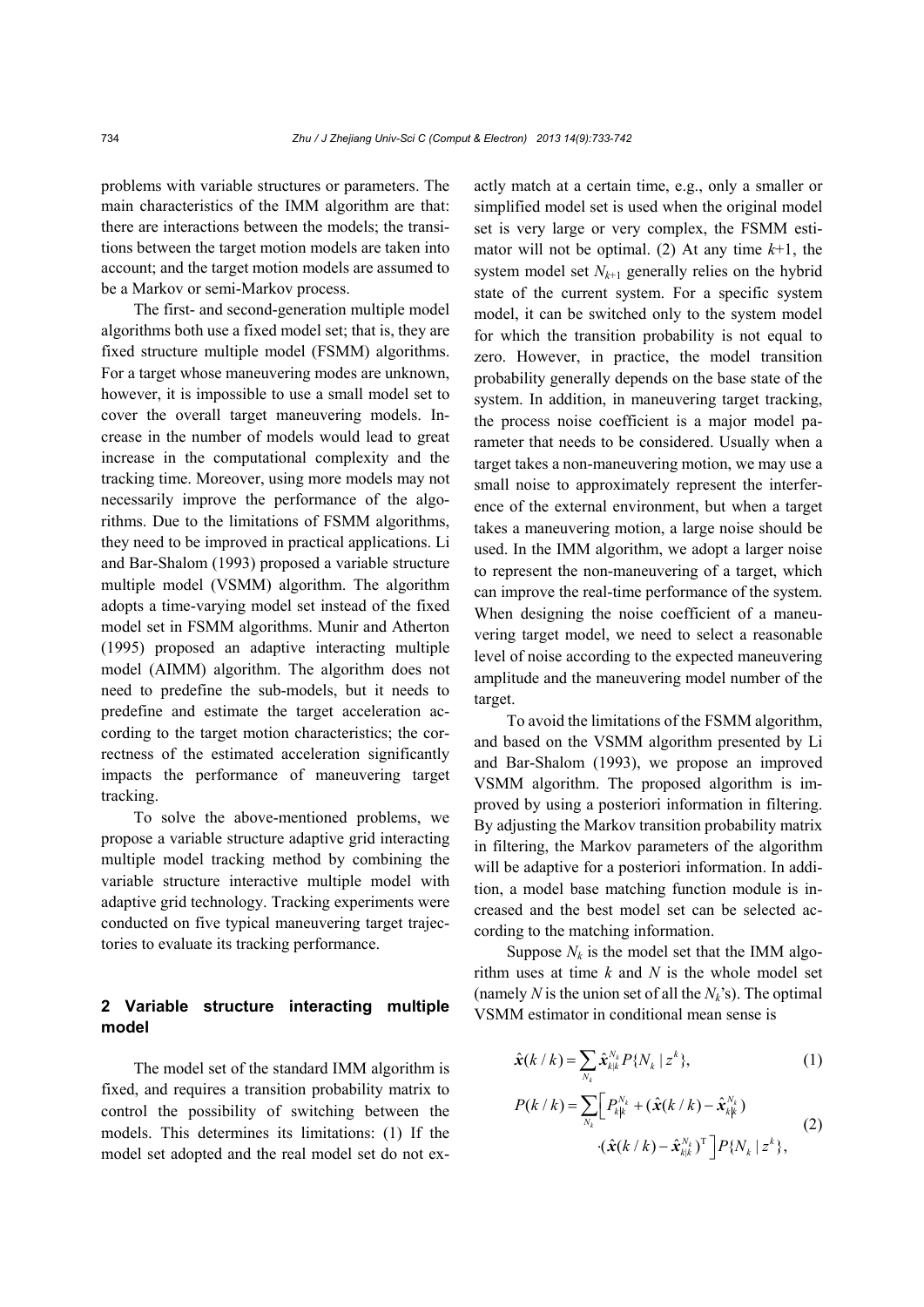where  $P\{N_k | z^k\} \triangleq P\{n_k \in N_k | z^k\}$  is a posteriori probability that the effective model sequence  $n_k$  belongs to  $N_k$ , and  $N_k$  is a compatibility model set sequence at time *k*.  $\hat{\mathbf{x}}_{k|k}^{N_k}$  and  $P_{k|k}^{N_k}$  are the optimal estimates and the optimal variance assuming  $n_k \in N_k$ , respectively:

$$
\hat{\mathbf{x}}_{k|k}^{N_k} = \sum_{n_k \in N_k} \hat{\mathbf{x}}_{k|k}^{N_k} P\{n_k \mid N_k, z^k\},\tag{3}
$$

$$
P_{k|k}^{N_k} = \sum_{n_k \in N_k} \left[ P_{k|k}^{n_k} + (\hat{\mathbf{x}}_{k|k}^{N_k} - \hat{\mathbf{x}}_{k|k}^{n_k}) (\hat{\mathbf{x}}_{k|k}^{N_k} - \hat{\mathbf{x}}_{k|k}^{n_k})^{\mathrm{T}} \right] \cdot P\{n_k \mid N_k, z^k\},
$$
(4)

where  $\hat{\mathbf{x}}_{k|k}^{n_k}$  is the optimal estimate at time *k* assuming that the real model sequence is  $n_k$ , and  $P_{k|k}^{n_k}$  is the corresponding variance.

It can be seen from the above analysis that, the optimal variable structure interacting multiple model (VSIMM) estimate is the probability-weighted sum of the overall estimates which are based on the compatibility model set sequences that do not contain or intersect with each other.

Fig. 1 is the principle block diagram of the VSIMM algorithm. Compared with the standard IMM algorithm, the VSIMM algorithm has a model base matching function module. The mode base matching is composed mainly of two function modules, namely the model set adaptive (MSA) module and the model set sequence conditional probability estimation (MCPE) module. The MSA module is used to determine which model set to use in the multiple model algorithm at each time, namely determining the candidate model sets and selecting the best model set from the candidate model sets. In the MSA module both a priori knowledge and a posteriori information in the measurement sequence are needed. An adaptive grid method is adopted for adaptively processing the model set in this study. The basic idea is that, given a rough grid, the parameter space grids of possible system models are recursively and adaptively adjusted according to the target state estimates, model probabilities, likelihood functions, and measurement residuals. In addition, the model set sequences at the present moment and the previous or

next moment are usually different in the VSIMM algorithm. If the model set sequence at the present moment does not contain a certain model of the model set sequence at the previous moment, then the model needs to be reactivated. The MCPE will set an initial probability for the newly activated model; an initial state estimate and an initial error variance will also be given to the sub-filter that is corresponding to the newly activated model.



**Fig. 1 Principle block diagram of the variable structure interacting multiple model (VSIMM) algorithm** 

# **3 Adaptive grid algorithm**

Different from the fixed grid IMM algorithm, the interacting models in the adaptive grid IMM algorithm are adaptively selected according to the chosen parameters; i.e., in the continuous interval, the interacting models are selectively determined according to the transition probabilities, the model switching probabilities, and so on.

Assume that the real turning speed of the maneuvering target at the present moment is unknown, but in the continuous interval  $[-\omega_{\text{max}}, \omega_{\text{max}}]$ . Construct a time-varying IMM algorithm with *N* models; the model set at time *k* is  $M_k = \{\omega_k^L, \omega_k^2, ..., \omega_k^C, ...,$  $\omega_k^{N-1}$ ,  $\omega_k^{R}$ , where  $-\omega_{\text{max}} \leq \omega_k^{L} \leq \omega_k^{2} \leq ... \leq \omega_k^{C} \leq ... \leq$  $\omega_k^{N-1} \leq \omega_k^R \leq \omega_{\text{max}}$ . Assume that the initial model set of the algorithm is  $M_0 = {\omega_0}^L = -\omega_{\text{max}}$ ,  ${\omega_0}^2 = 0$ , ...,  ${\omega_0}^C =$ 0, ...,  $\omega_0^{N-1}=0$ ,  $\omega_k^{R}=\omega_{\text{max}}$ . The turning speed from time  $k$  to time  $k+1$  is adjusted using two parameters, grid center and grid distance.

The grid center is adjusted according to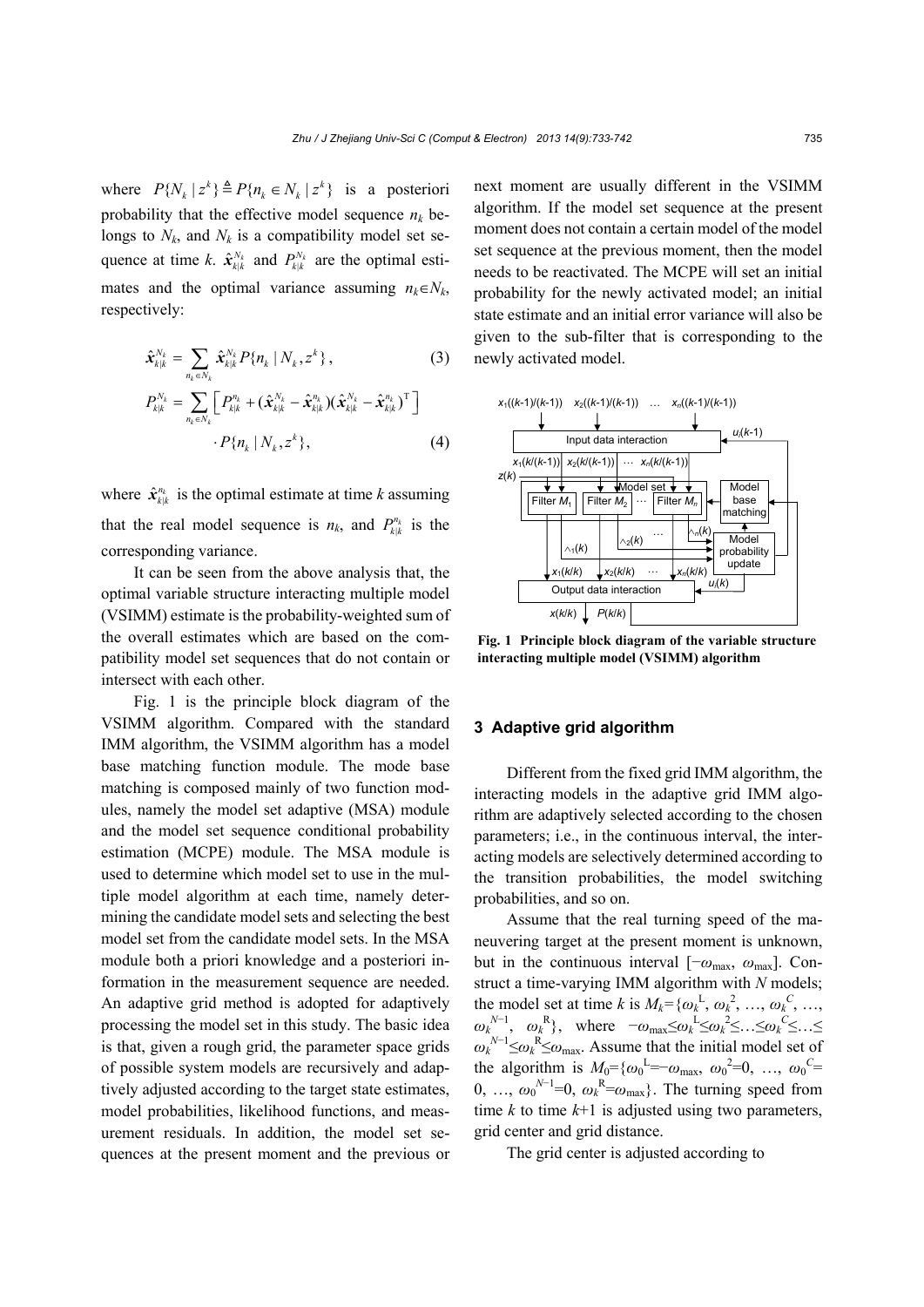$$
\omega_{k+1}^{C} = \mu_{k}^{L} \omega_{k}^{L} + \mu_{k}^{2} \omega_{k}^{2} + \dots + \mu_{k}^{C} \omega_{k}^{C} + \dots + \mu_{k}^{N-1} \omega_{k}^{N-1} + \mu_{k}^{R} \omega_{k}^{R},
$$
(5)

where  $\mu_k^i$  is the posterior probability of the *i*th model at time *k*.

The grid distance is adjusted in accordance with the following rules:

When  $\mu_k^C = \max{\{\mu_k^L, \mu_k^2, ..., \mu_k^C, ..., \mu_k^{N-1}, \mu_k^R\}},$ there is no switch between the models:

$$
\begin{cases}\n\omega_{k+1}^{\mathrm{L}} = \begin{cases}\n\omega_{k+1}^{\mathrm{C}} - \lambda_{k}^{\mathrm{L}} / 2, & \mu_{k}^{\mathrm{L}} < \tau_{1}, \\
\omega_{k+1}^{\mathrm{C}} - \lambda_{k}^{\mathrm{L}}, & \text{otherwise},\n\end{cases} \\
\omega_{k+1}^{\mathrm{R}} = \begin{cases}\n\omega_{k+1}^{\mathrm{R}} + \lambda_{k}^{\mathrm{R}} / 2, & \mu_{k}^{\mathrm{R}} < \tau_{1}, \\
\omega_{k+1}^{\mathrm{C}} + \lambda_{k}^{\mathrm{R}}, & \text{otherwise},\n\end{cases}\n\end{cases}
$$
\n(6)

where  $\lambda_k^L = \max{\{\omega_k^C - \omega_k^L, \ \delta_w\}}, \ \lambda_k^R = \max{\{\omega_k^C - \omega_k^R, \ \delta_w\}}$  $\delta_{\rm w}$ ,  $\tau_1$ =0.05 is a threshold used for detecting impossible models, and  $\delta_w$  is a model interval, which is a design parameter.

When  $\mu_k^L = \max{\{\mu_k^L, \mu_k^2, ..., \mu_k^C, ..., \mu_k^{N-1}, \mu_k^R\}},$ switch to the left:

$$
\begin{cases}\n\omega_{k+1}^{\mathrm{L}} = \begin{cases}\n\omega_{k+1}^{\mathrm{C}} - 2\lambda_{k}^{\mathrm{L}}, & \mu_{k}^{\mathrm{L}} > \tau_{2}, \\
\omega_{k+1}^{\mathrm{C}} - \lambda_{k}^{\mathrm{L}}, & \text{otherwise},\n\end{cases} \\
\omega_{k+1}^{\mathrm{R}} = \omega_{k+1}^{\mathrm{C}} + \lambda_{k}^{\mathrm{R}},\n\end{cases} (7)
$$

where  $\tau_2$ =0.95 is a threshold used for detecting important models.

When  $\mu_k^R = \max{\{\mu_k^L, \mu_k^2, ..., \mu_k^C, ..., \mu_k^{N-1}, \mu_k^R\}},$ switch to the right:

$$
\begin{cases}\n\omega_{k+1}^{\text{L}} = \omega_{k+1}^{\text{C}} - \lambda_k^{\text{L}}, \\
\omega_{k+1}^{\text{R}} = \begin{cases}\n\omega_{k+1}^{\text{C}} + 2\lambda_k^{\text{R}}, & \mu_k^{\text{R}} > \tau_2, \\
\omega_{k+1}^{\text{C}} + \lambda_k^{\text{R}}, & \text{otherwise.} \n\end{cases} \n\end{cases} \n(8)
$$

Set a transition probability for the model set at time  $k, M_k = {\omega_k}^L, {\omega_k}^2, ..., {\omega_k}^C, ..., {\omega_k}^{N-1}, {\omega_k}^R$ , and the new model set at time  $k+1$ ,  $M_{k+1} = {\omega_k}^{L'}$ ,  $\omega_k^2$ , ...,  $\omega_k^{C'}$ , ...,  $\omega_k^{(N-1)'}$ ,  $\omega_k^{R'}$ }, and use a recursive adaptive method to realize the interactions between the model sets. Then the transition probability matrix may be expressed as

$$
\begin{bmatrix}\nP_{k,k+1} = \\
P_{1L'} & P_{12'} & \cdots & P_{1C'} & \cdots & P_{1(N-1)}' & P_{1R'} \\
P_{2L'} & P_{22'} & \cdots & P_{2C'} & \cdots & P_{2(N-1)}' & P_{2R'} \\
\vdots & \vdots & \vdots & \vdots & \vdots & \vdots \\
P_{C1'} & P_{C2'} & \cdots & P_{CC'} & \cdots & P_{C(N-1)}' & P_{C,R'} \\
\vdots & \vdots & \vdots & \vdots & \vdots & \vdots \\
P_{(N-1)L'} & P_{(N-1)2'} & \cdots & P_{(N-1)C'} & \cdots & P_{(N-1)(N-1)}' & P_{(N-1)R'} \\
P_{R1'} & P_{R2'} & \cdots & P_{RC'} & \cdots & P_{R(N-1)}' & P_{R,R'}\n\end{bmatrix}
$$

where  $P_{ij}$  is the covariance matrix consisting of the optimal estimates.

#### **4 Experimental results and analysis**

To analyze and assess the tracking performance and adaptability of the variable structure adaptive grid IMM tracking algorithm proposed in this study for the maneuvering targets, we have performed tracking experiments for five typical target trajectories.

# **4.1 Trajectory 1: uniform acceleration - uniform motion**

The target moves first at a uniform acceleration, and then at a uniform speed. The initial state of the target is  $x_0 = \{0 \text{ m}, 0 \text{ m/s}, 20 \text{ m/s}^2\}$ , the total running time is 200 s, and other relevant motion parameters are as shown in Table 1. The target motion trajectory is as shown in Fig. 2a.

**Table 1 Relevant motion parameters of trajectory 1**

| Time(s)    | Acceleration $(m/s2)$ |
|------------|-----------------------|
| $0 - 40$   | 20                    |
| $40 - 200$ |                       |

For the uniform acceleration - uniform motion target shown in Fig. 2a, the tracking results of the target motion trajectory, velocity, and acceleration in the *x*-direction are shown in Figs. 2a, 2b, and 2c, respectively, and the root mean square errors (RMSEs) of the target position, velocity, and acceleration tracking are shown in Fig. 2d.

Trajectory 1 (Fig. 2a) corresponds to a motion that the target maneuvers moderately. The estimates of the target trajectory (position) are basically coincident with the real values of the target trajectory; the estimates of the target speed fluctuate in the vicinity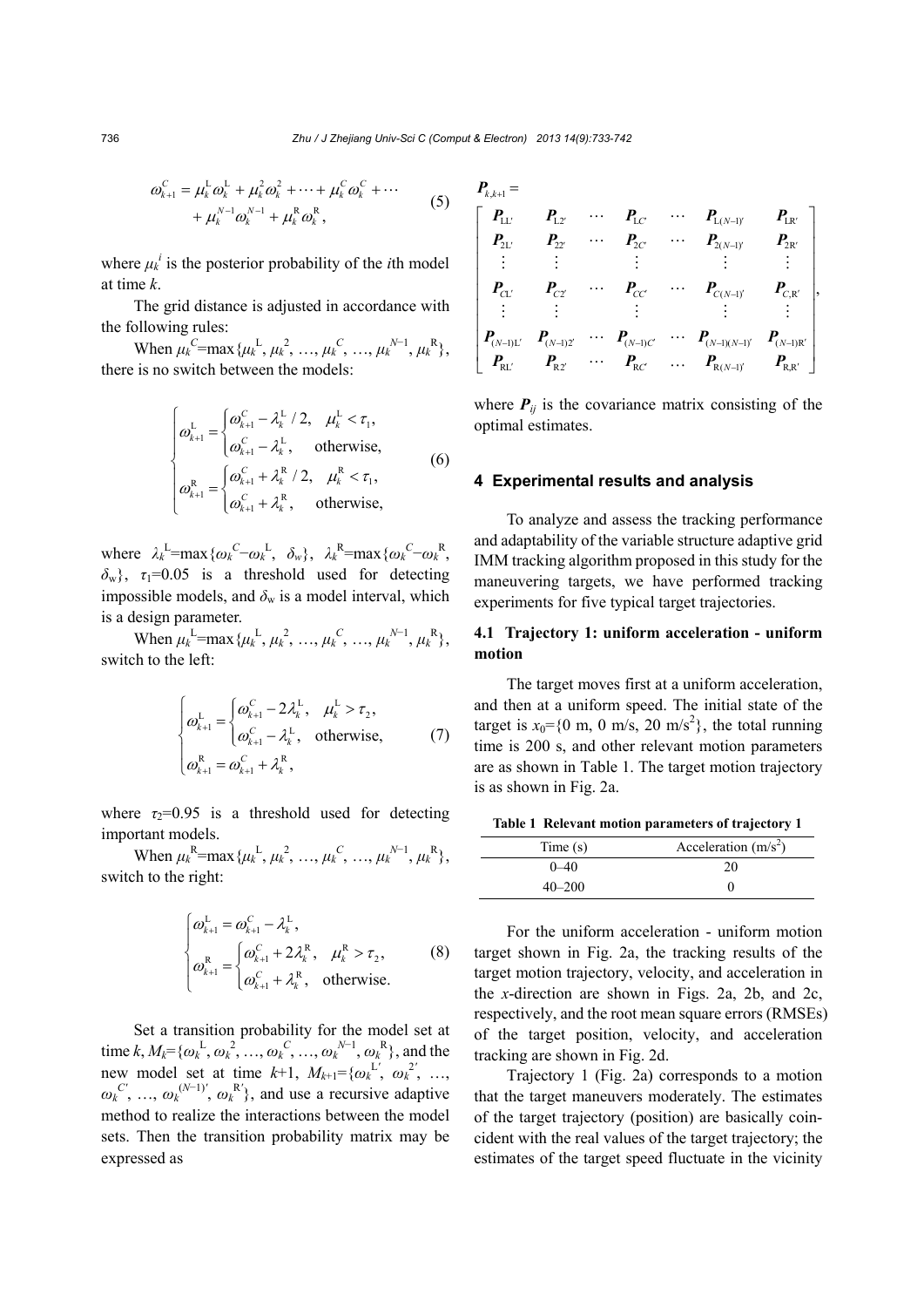

**Fig. 2 Tracking results of the uniform acceleration - uniform motion target**  (a) Target trajectory 1 and its tracking result; (b) Target velocity and its tracking result; (c) Target acceleration and its tracking result; (d) RMSE of target position, velocity, and acceleration tracking

of the true values of the target speed, but the fluctuation frequency is low and the fluctuation range is also small; the estimation errors of target acceleration are a little large during the acceleration phase, but small during the uniform motion phase. Overall, for the uniform acceleration - uniform motion target, the proposed variable structure adaptive grid IMM algorithm can accurately track the target.

# **4.2 Trajectory 2: uniform motion - uniform acceleration motion**

The target moves first at a uniform speed, and then at a uniform acceleration. The initial state of the target is  $x_0 = \{0 \text{ m}, 20 \text{ m/s}, 0 \text{ m/s}^2\}$ , the total running time is 200 s, and other relevant motion parameters are as shown in Table 2. The target motion trajectory is as shown in Fig. 3a.

For the uniform motion - uniform acceleration motion target shown in Fig. 3a, the tracking results of

**Table 2 Relevant motion parameters of trajectory 2**

| Time(s)    | Acceleration $(m/s2)$ |  |  |
|------------|-----------------------|--|--|
| $0 - 60$   |                       |  |  |
| $60 - 200$ | 10                    |  |  |

the target motion trajectory, velocity, and acceleration in the *x*-direction are shown in Figs. 3a, 3b, and 3c, respectively, and the RMSEs of target position, velocity, and acceleration tracking in Fig. 3d.

The proposed tracking algorithm still has very good tracking performance for target trajectory 2. The estimates and the real values of the target trajectory still coincide well. The estimates of target speed fluctuate in the vicinity of the real values and the fluctuation frequency is a little high, but the fluctuation range is very small. The RMSEs of the target acceleration estimates are less than 2, and the maximum acceleration error just occurs at the acceleration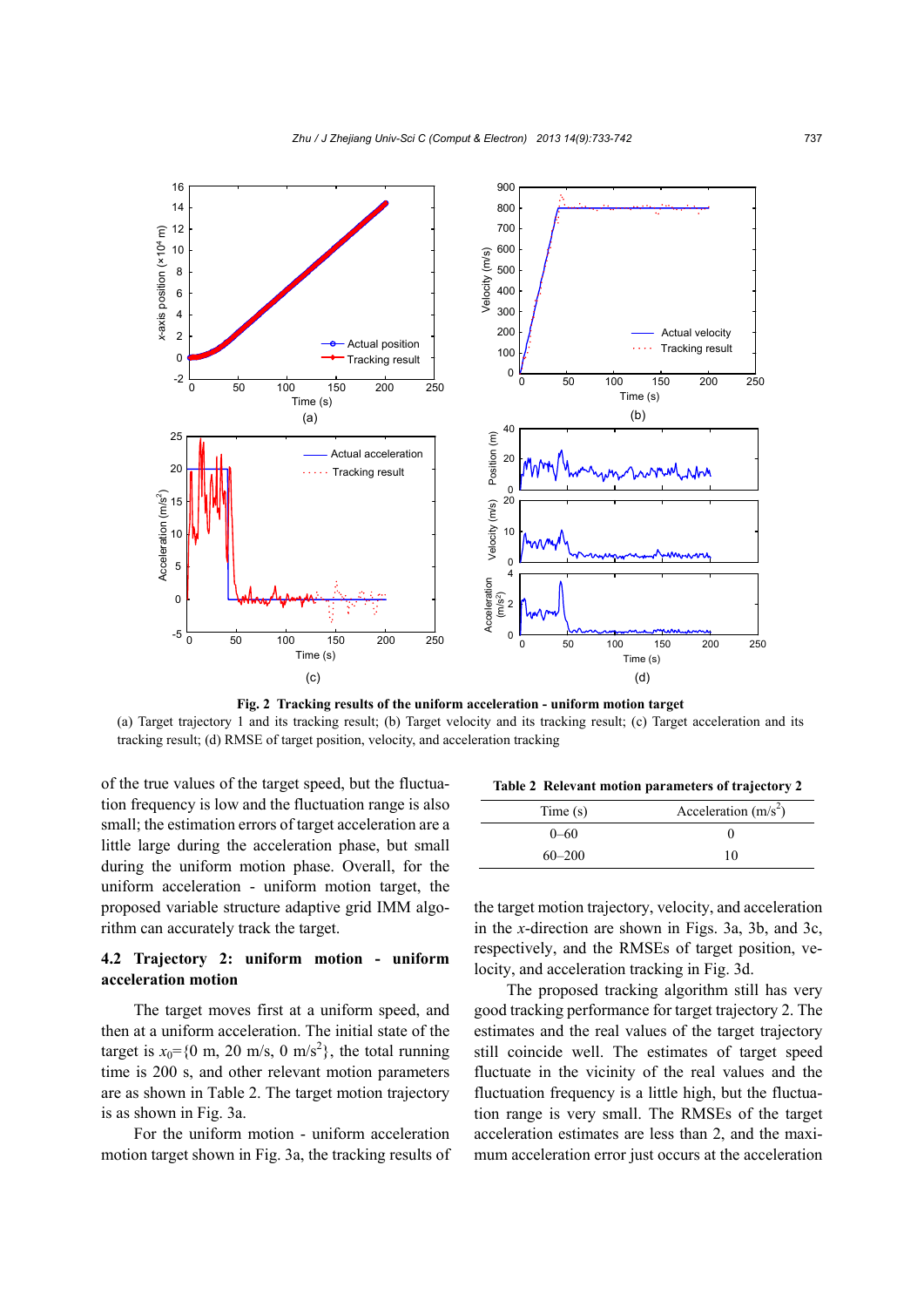

**Fig. 3 Tracking results of the uniform motion - uniform acceleration motion target**  (a) Target trajectory 2 and its tracking result; (b) Target velocity and its tracking result; (c) Target acceleration and its tracking result; (d) RMSE of target position, velocity, and acceleration tracking

transition time, namely at the 60th second. Since the acceleration estimates based on the proposed algorithm are continuous, the tracking results of acceleration are also in line with the real values. Overall, for the uniform motion - uniform acceleration target, the proposed algorithm meets the requirements of tracking performance.

#### **4.3 Trajectory 3: serpentine locomotion**

The target moves along a serpentine route. The initial state of the target is  $x_0 = \{0 \text{ m}, 50 \text{ m/s}, 0 \text{ m/s}^2\},$ the total running time is 200 s, and other relevant motion parameters are as shown in Table 3. The target motion trajectory is as shown in Fig. 4a.

For the serpentine locomotion target shown in Fig. 4a, the tracking results of the target motion trajectory, velocity, and acceleration in the *x*-direction are shown in Figs. 4a, 4b, and 4c, respectively, and the RMSEs in Fig. 4d.

**Table 3 Relevant motion parameters of trajectory 3** 

| Time(s)     | Acceleration $(m/s2)$ |
|-------------|-----------------------|
| $0 - 20$    |                       |
| $20 - 60$   | 10                    |
| $60 - 120$  | 0                     |
| $120 - 150$ | $-20$                 |
| $150 - 200$ |                       |

Trajectory 3 is a type of motion with acceleration changing relatively frequently. Similar to trajectory 1 and trajectory 2, using the algorithm the target can be accurately tracked in terms of position and speed. Because the target acceleration changes relatively frequently and the acceleration is discontinuous, which are reflected by the RMSEs, when the acceleration changes, the errors are larger, and then the errors decrease gradually.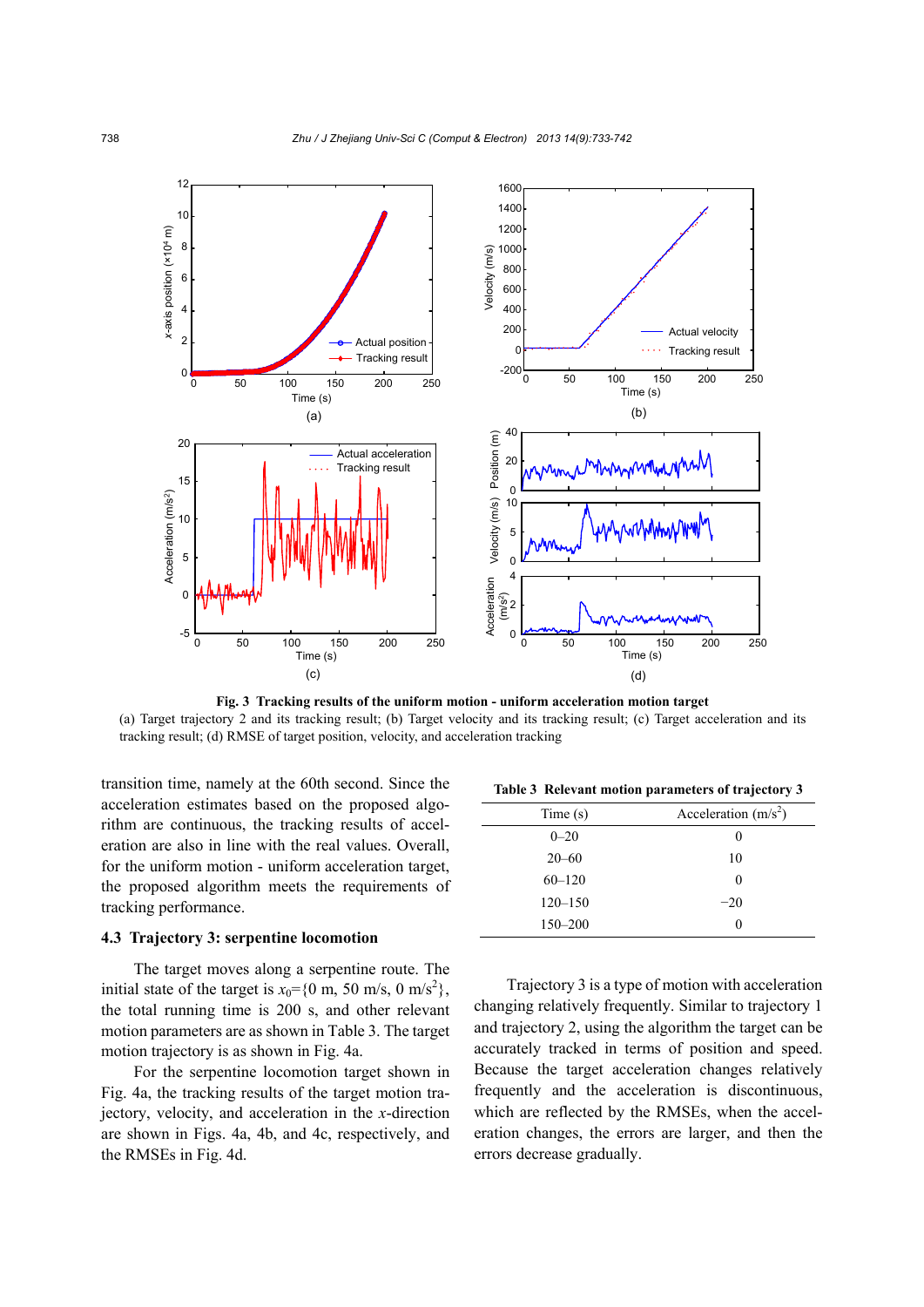

**Fig. 4 Tracking results of the serpentine locomotion target** 

(a) Target trajectory 3 and its tracking result; (b) Target velocity and its tracking result; (c) Target acceleration and its tracking result; (d) RMSE of target position, velocity, and acceleration tracking

#### **4.4 Trajectory 4: variable acceleration motion 1**

The target takes a variable acceleration motion. The initial state of the target is  $x_0 = \{0 \text{ m}, 0 \text{ m/s}, 20\}$  $\text{m/s}^2$ , the total running time is 200 s, and other relevant motion parameters are as shown in Table 4. The target motion trajectory is as shown in Fig. 5a.

For the variable acceleration motion target shown in Fig. 5a, the tracking results of the target motion trajectory, velocity, and acceleration in the *x*direction are shown in Figs. 5a, 5b, and 5c, respectively, and the RMSEs of the target position, velocity, and acceleration tracking in Fig. 5d.

Trajectory 4 is generated by a variable acceleration motion target. Similar to the previous three trajectories, using the algorithm the target can be accurately tracked in terms of position and speed. The larger target speed estimation errors occur just slightly

behind the positions of acceleration mutation. Similar to trajectory 3, as the target acceleration changes relatively frequently and the accelerations are discontinuous, which are reflected by the RMSEs, when the acceleration changes, the target position, velocity, and acceleration tracking errors are larger, and then the errors decrease gradually.

|  |  |  |  |  | Table 4 Relevant motion parameters of trajectory 4 |
|--|--|--|--|--|----------------------------------------------------|
|--|--|--|--|--|----------------------------------------------------|

| Time(s)     | Acceleration $(m/s2)$ |
|-------------|-----------------------|
| $0 - 25$    | 20                    |
| $25 - 65$   | $-20$                 |
| $65 - 105$  | 20                    |
| $105 - 145$ | $-20$                 |
| $145 - 185$ | 20                    |
| $185 - 200$ | $-20$                 |
|             |                       |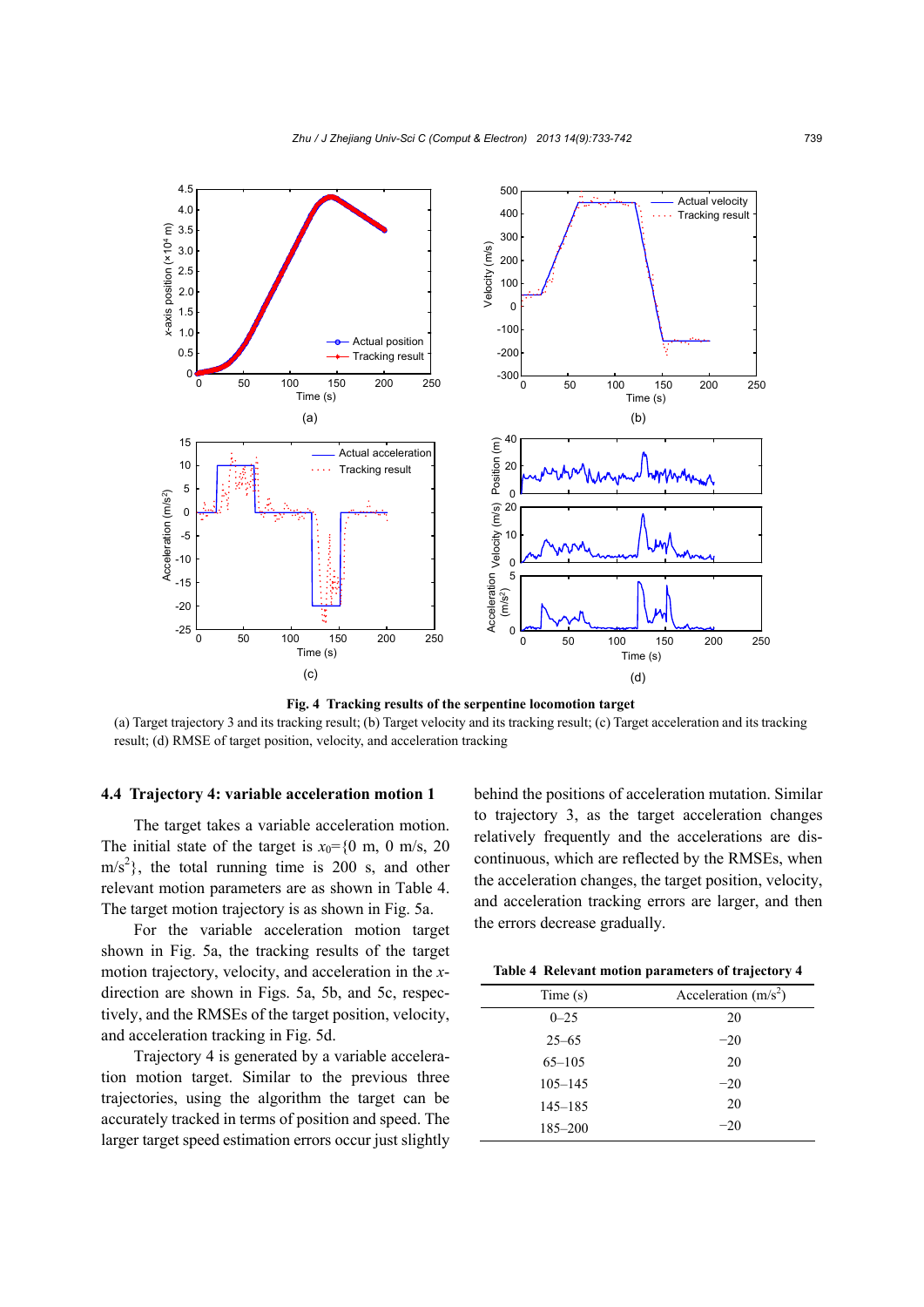

**Fig. 5 Tracking results of variable acceleration motion target 1**  (a) Target trajectory 4 and its tracking result; (b) Target velocity and its tracking result; (c) Target acceleration and its tracking result; (d) RMSE of target position, velocity, and acceleration tracking

#### **4.5 Trajectory 5: variable acceleration motion 2**

The target takes a variable acceleration motion. The initial state of the target is  $x_0$ ={0 m, 0 m/s, -15}  $\text{m/s}^2$ , the total running time is 200 s, and other relevant motion parameters are as shown in Table 5. The target motion trajectory is as shown in Fig. 6a.

For the variable acceleration motion target shown in Fig. 6a, the tracking results of the target motion trajectory, velocity, and acceleration in the *x*-axis direction are shown in Figs. 6a, 6b, and 6c, respectively, and the RMSEs of the target position, velocity, and acceleration tracking in Fig. 6d.

Trajectory 5 is also generated by a variable acceleration motion target. Similar to the previous four trajectories, using the algorithm the target can be accurately tracked in terms of position and speed. The larger target speed estimation errors also occur behind the positions of acceleration mutation. Similar to trajectories 3 and 4, as the target acceleration changes

**Table 5 Relevant motion parameters of trajectory 5**

| Time(s)     | Acceleration $(m/s2)$ |
|-------------|-----------------------|
| $0 - 25$    | $-15$                 |
| $25 - 75$   | 15                    |
| $75 - 125$  | $-30$                 |
| $125 - 175$ | 30                    |
| $175 - 200$ |                       |

relatively frequently and the accelerations are discontinuous, which are reflected by the RMSEs, when the acceleration changes, the target position, velocity, and acceleration tracking errors are larger, and then the errors decrease gradually.

Table 6 shows the position and velocity tracking errors of the fixed grid interacting multiple model (FGIMM) and adaptive grid interacting multiple model (AGIMM) algorithms for a certain serpentine locomotion target. When the target moves along a straight line, the position and velocity errors of the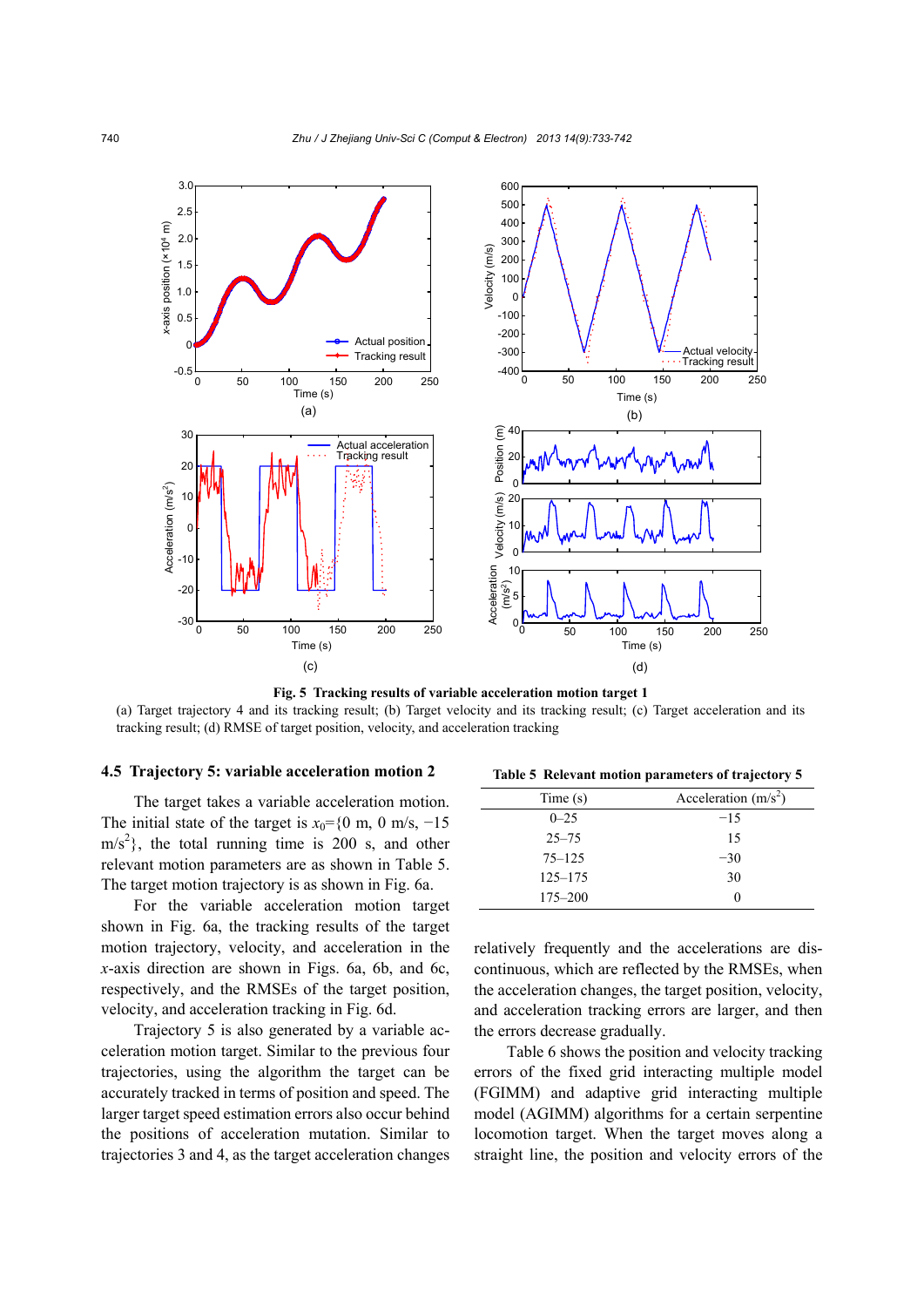

**Fig. 6 Tracking results of variable acceleration motion target 2**  (a) Target trajectory 5 and its tracking result; (b) Target velocity and its tracking result; (c) Target acceleration and its tracking result; (d) RMSE of target position, velocity, and acceleration tracking

**Table 6 Performance comparison of FGIMM and AGIMM algorithms** 

| Angular<br>velocity | Position error peak<br>(m) |              | Velocity error peak<br>(m/s) |              |
|---------------------|----------------------------|--------------|------------------------------|--------------|
| $\text{(rad/s)}$    | <b>FGIMM</b>               | <b>AGIMM</b> | <b>FGIMM</b>                 | <b>AGIMM</b> |
| 19                  | 119                        | 95           | 71                           | 6.6          |
| $-3.2$              | 71                         | 56           | 65                           | 5.6          |
| 5.0                 | 96                         | 84           | 23.9                         | 4.0          |
| -45                 | 77                         | 53           | 22.1                         | 5.1          |

FGIMM: fixed grid interacting multiple model algorithm; AGIMM: adaptive grid interacting multiple model algorithm

two algorithms are almost the same. When the target takes weak maneuvering motions (*ω*=1.9, −3.2 rad/s), the differences of the position and velocity errors of the two algorithms are not significant. When the target takes strong maneuvering motions (*ω*=−4.5, 5.0 rad/s), the tracking accuracy of the FGIMM algorithm greatly decreases, and the position and speed tracking are in an unstable state and have obvious fluctuation; specifically, the velocity error is relatively large. Obviously, the AGIMM algorithm has better stability and adaptability than the FGIMM algorithm.

# **5 Conclusions**

Aiming at the shipborne radar target tracking problem, a variable structure adaptive grid IMM tracking method is presented. Tracking experiments are performed using the proposed method for five typical maneuvering targets, namely a uniform motion - uniform acceleration motion target, a uniform acceleration - uniform motion target, a serpentine locomotion target, and two variable acceleration motion targets. Experimental results show that the proposed method can accurately track the maneuvering targets. The estimates of the target trajectory obtained